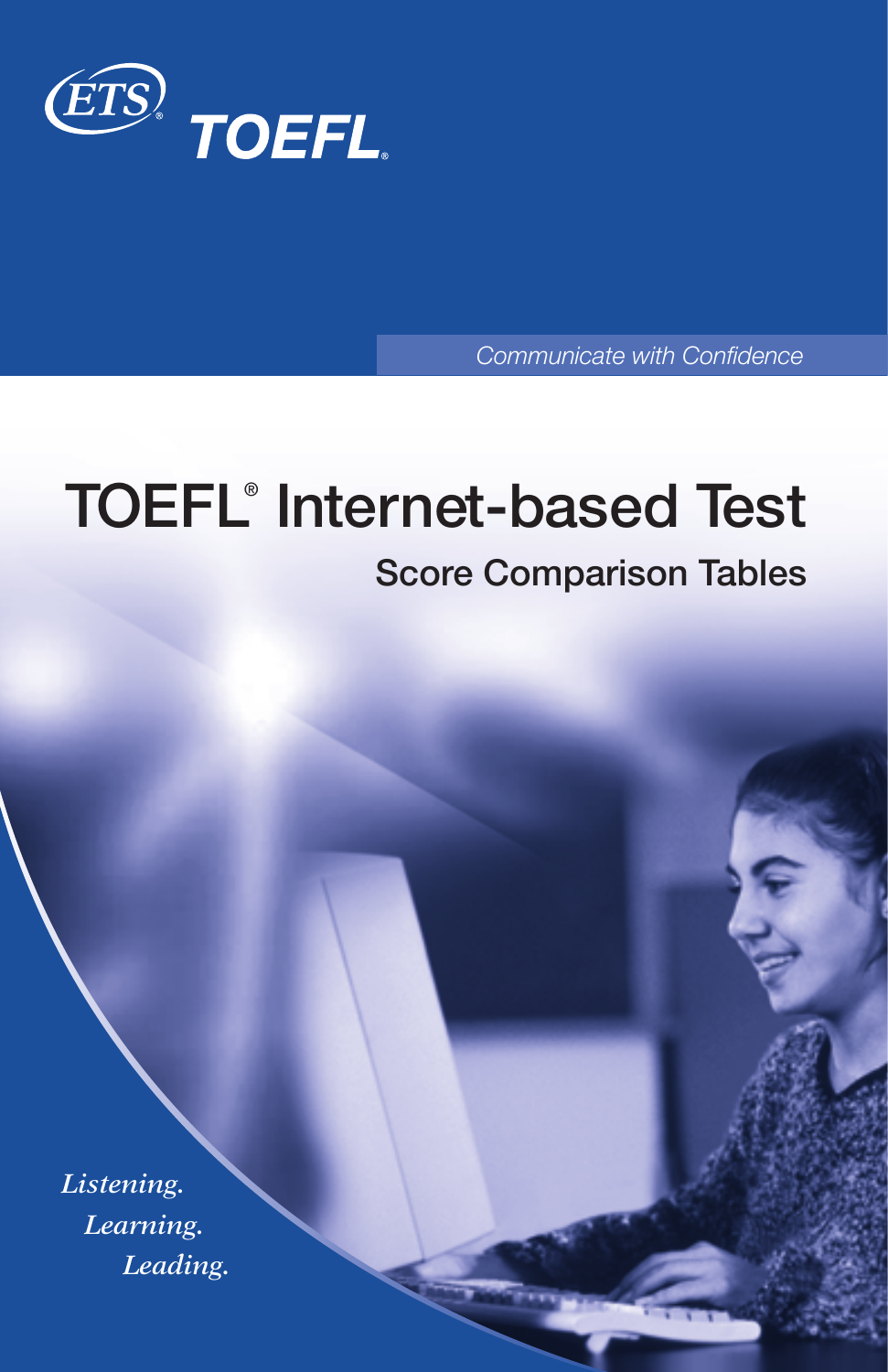# The TOEFL® test<br>is changing.

Beginning in September 2005, the Internet-based version of the TOEFL test (TOEFL iBT) will be introduced and phased in worldwide in 2006.

*TOEFL iBT is a breakthrough in testing.*

The test provides better information about test takers' ability to communicate in an academic setting, includes speaking, and emphasizes integrated skills. It will be delivered through the Internet at official, secure test centers, providing more access to students than ever before.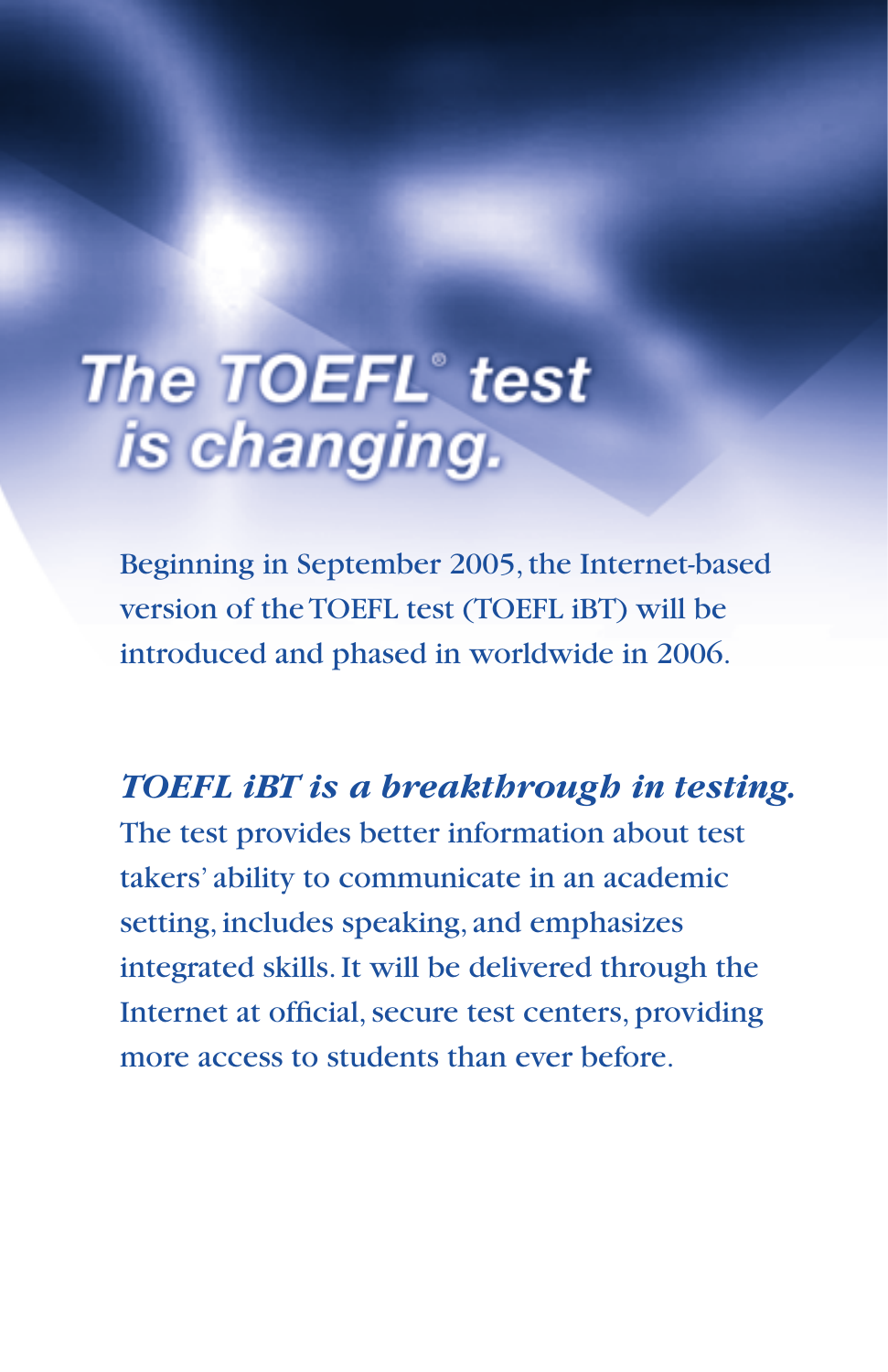## **New Score Scales**

Because of significant changes to the content of the test, there will be new scoring scales. Score reports will contain five scores: four section scores (Reading, Listening, Writing, and Speaking) and a total score. Each section score will be on a 0–30 scale; the total score is the sum of the four section scores.

# **Establishing New Score Requirements**

There are several ways to set TOEFL iBT scores for your institution.

## **Standard Setting**

Standard setting is a process where a panel reviews the TOEFL iBT test and test-taker responses to determine the minimum level of English proficiency a first-year student needs to have for each skill in order to succeed at that institution. To conduct a standardsetting panel at your institution, write to **toeflnews@ets.org** to request a copy of the *TOEFL iBT Standard Setting Manual* on CD-Rom.

ETS conducted standard-setting studies with five North American universities in June and July 2004. The results of those studies can be found on the TOEFL Web site at www.ets.org/toefl. If your institution is similar in nature to one of those institutions, you may wish to initially adopt the score recommendations from that standard-setting study. Score users will want to re-evaluate their score standards after the first or second year of testing.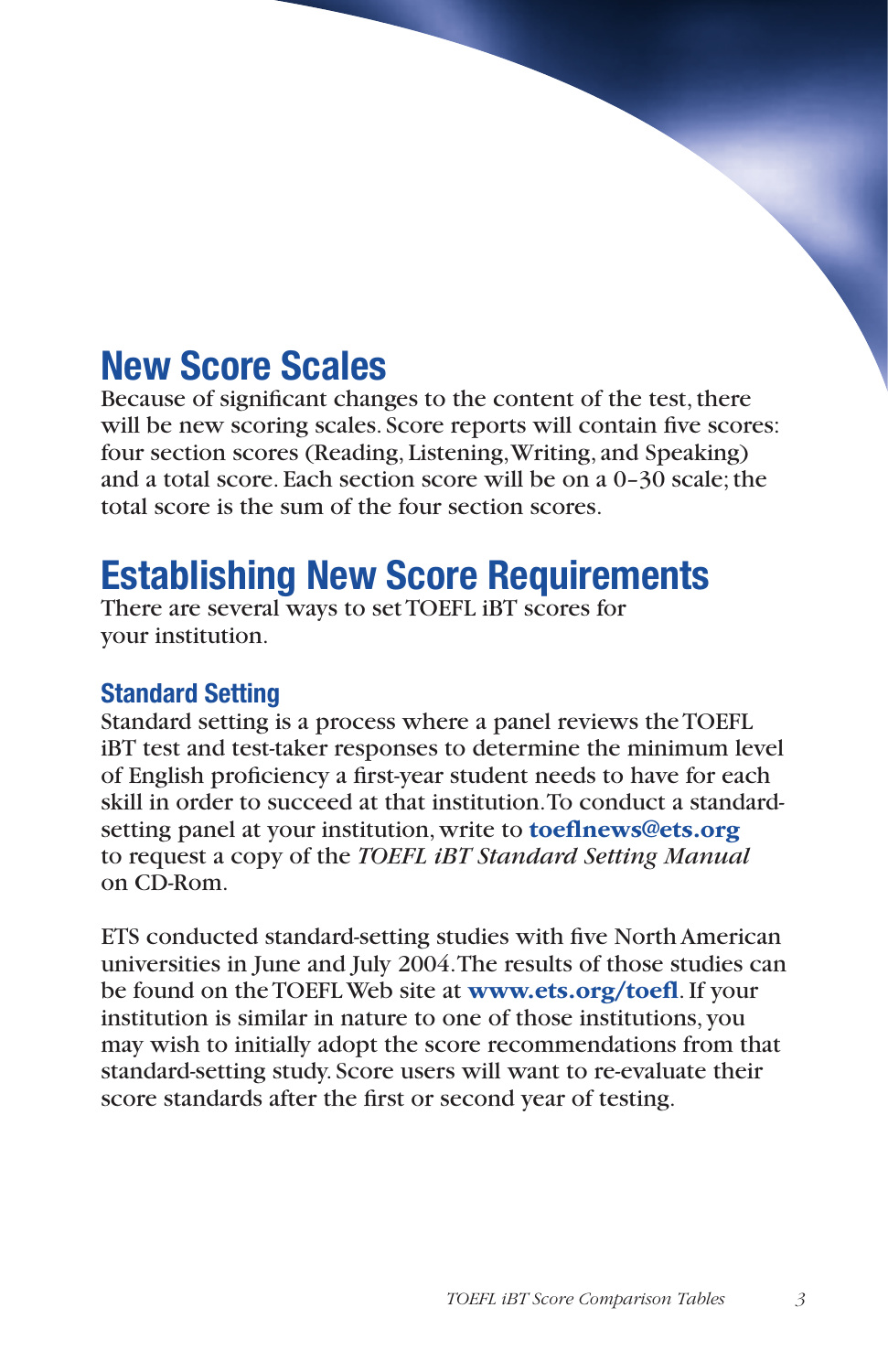## **Score Comparisons**

Another way to establish score requirements is to use score comparisons between the TOEFL computer-based (CBT), paper-based (PBT), and new Internet-based (iBT) scores. The comparisons between CBT and iBT scores are based on a field test conducted in 2003–04 of 3,000 test takers in 30 countries. The comparisons between TOEFL CBT and PBT scores are based on a 1998 concordance study.

Score comparisons can be useful for understanding relationships between similar skill sections on two tests, but differences in the tests can make it difficult to establish exact comparisons, especially between total scores. For example, TOEFL iBT measures speaking ability, but TOEFL CBT and PBT do not. The TOEFL iBT Writing score is based on responses to two writing tasks, one of which is based on a listening and a reading text. In TOEFL CBT, the Structure and Writing section score is based on multiple-choice questions and an essay. On the TOEFL PBT, the Structure and Written Expression section score is based on multiple-choice questions only. The essay score is reported separately from the total score.

# **Using Section Scores**

ETS encourages institutions to set separate section scores in addition to, or instead of, a total score. Two applicants with the same total score may have very different abilities. Establishing section scores will ensure your admitted students have the profile of abilities that match the requirements of your institution or department.

> For more information about setting scores, see the TOEFL IBT Score User Manual or visit the TOEFL Web site at *www.ets.org/toefl*.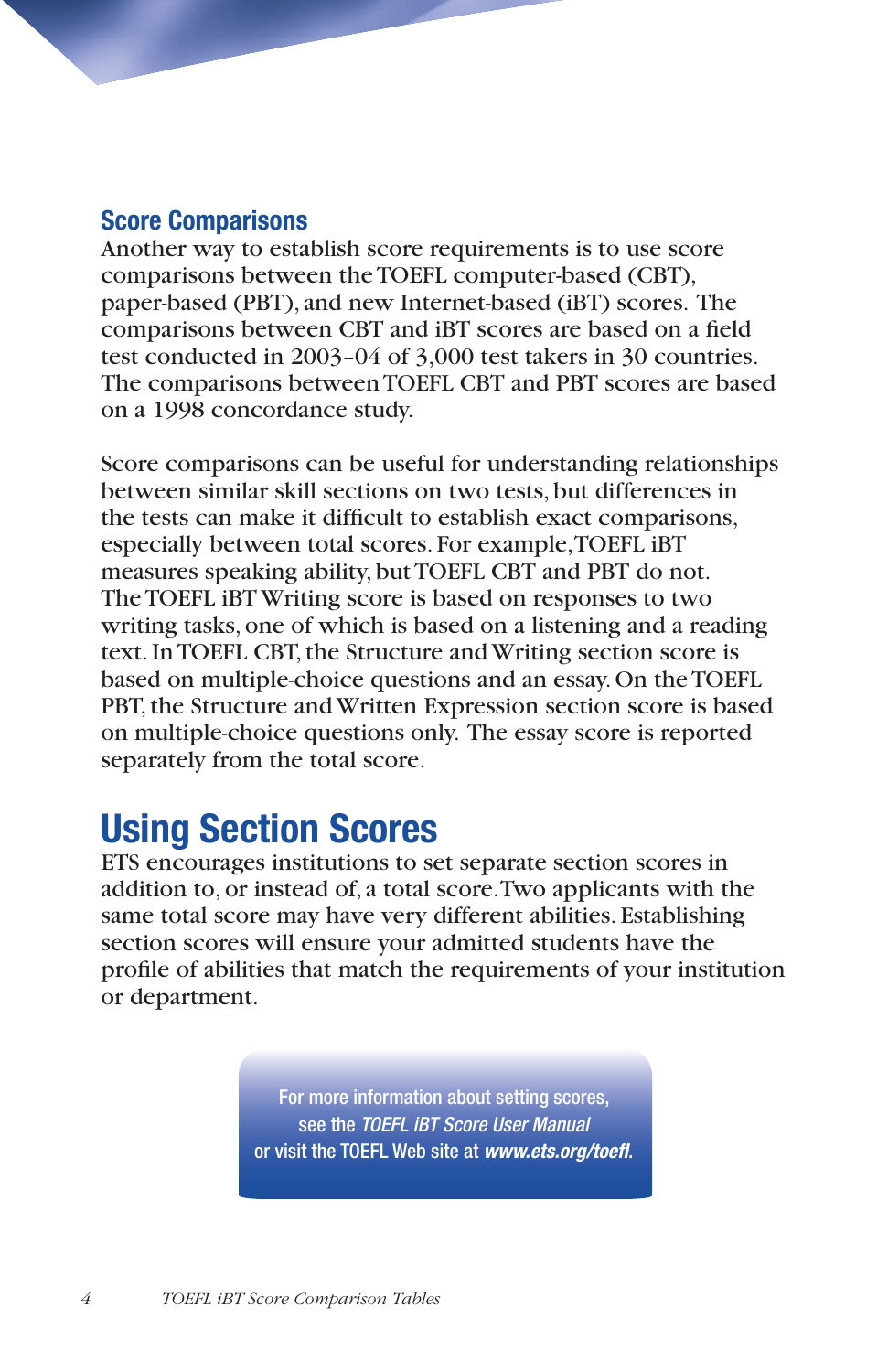## **Total Score Comparisons**

Score comparison tables are provided in score-to-score and range formats for:

• Total Score • Reading • Listening • Writing

There is no speaking score comparison because the paper-based and computer-based TOEFL tests do not measure speaking. A standard-setting panel of International Teaching Assistant administrators recommended cut scores for the Speaking section of the new test. For more information, visit the TOEFL Web site at www.ets.org/toefl.

# **TOEFL Score Scales**

| <b>Internet-based Test</b>   |             |
|------------------------------|-------------|
| Listening                    | 0 to 30     |
| Reading                      | 0 to 30     |
| Speaking                     | 0 to 30     |
| Writing                      | 0 to 30     |
| <b>Total Score</b>           | 0 to 120    |
| <b>Computer-based Test</b>   |             |
| Listening                    | 0 to 30     |
| Structure/Writing            | $0$ to $30$ |
| Reading                      | 0 to 30     |
| <b>Total Score</b>           | 0 to 300    |
|                              |             |
| <b>Paper-based Test</b>      |             |
| Listening Comprehension      | 31 to 68    |
| Structure/Written Expression | 31 to 68    |
| Reading Comprehension        | 31 to 67    |
| <b>Total Score</b>           | 310 to 677  |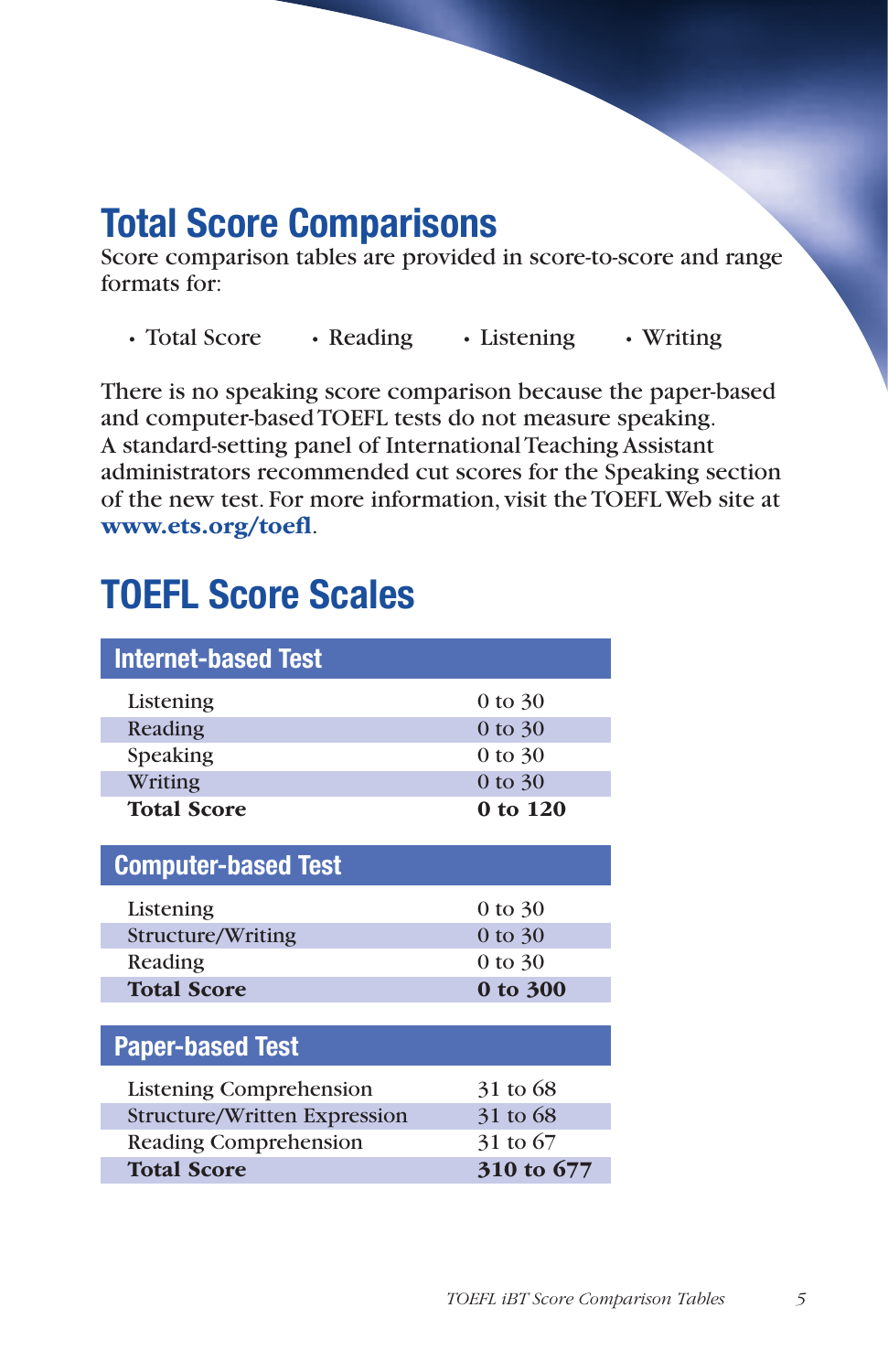

# **Total Score Comparisons**

## **Score Comparison, cont. Score Computer-based Paper-based Internet-based Computer-based Paper Internet-based Computer-based Internet-based Paper-based Paper-based Total Total Total Total Total Total** 62-63 59-60 660-663 487-490 114-115 650-653 54-55 111-112 640-643 470-473 630-633 49-50 106-108 623-627 617-620 103-104 45-46 450-453 101-102 607-610  $\overline{A}$  600-603 98-99 41-42 437-440 96-97 590-593 94-95 423-427 92-93 580-583 90-91 36-37 88-89 570-573 86-87 410-413 84-85 557-560 400-403 81-82 30-31 79-80 390-393 77-78 540-543 26-27 380-383 74-75 72-73 370-373 527-530 363-367 69-70 357-360 66-67 19-20 347-350 340-343 507-510 333-337

(continued)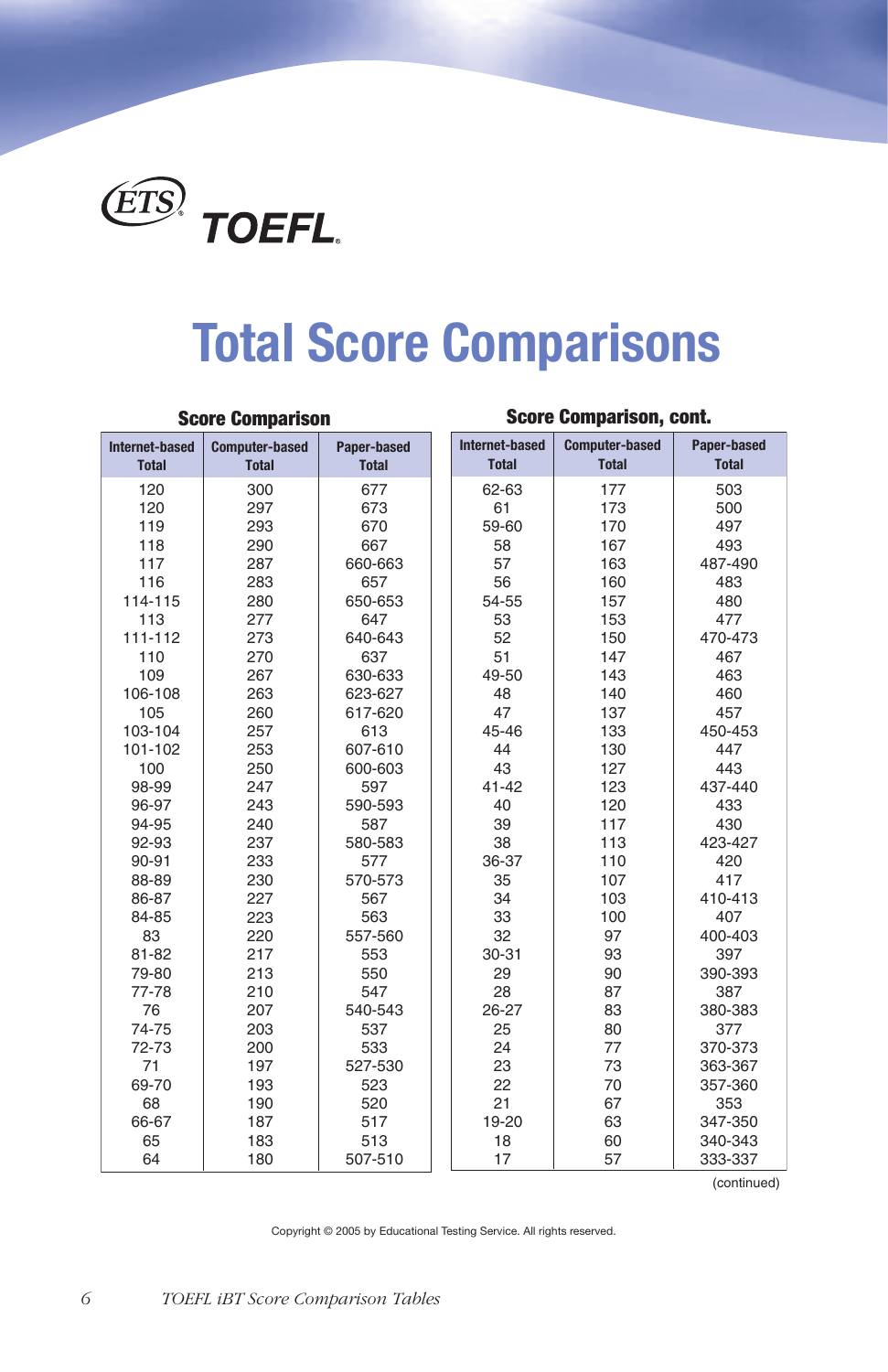

## **Total Score Comparisons (continued)**

## **Score Comparison, cont. Range Comparison**

| Internet-based<br><b>Total</b> | <b>Computer-based</b><br><b>Total</b> | Paper-based<br><b>Total</b> |
|--------------------------------|---------------------------------------|-----------------------------|
| 16                             | 53                                    | 330                         |
| 15                             | 50                                    | 323-327                     |
| 14                             | 47                                    | 317-320                     |
| 13                             | 43                                    | 313                         |
| 12                             | 40                                    | 310                         |
| 11                             | 37                                    | 310                         |
| 9                              | 33                                    | 310                         |
| 8                              | 30                                    | 310                         |
| 7                              | 27                                    | 310                         |
| 6                              | 23                                    | 310                         |
| 5                              | 20                                    | 310                         |
| 4                              | 17                                    | 310                         |
| 3                              | 13                                    | 310                         |
| $\overline{2}$                 | 10                                    | 310                         |
| 1                              | 7                                     | 310                         |
| 0                              | 3                                     | 310                         |
| 0                              |                                       | 310                         |

| <b>Internet-based</b><br><b>Total</b> | <b>Computer-based</b><br><b>Total</b> | Paper-based<br><b>Total</b> |
|---------------------------------------|---------------------------------------|-----------------------------|
| 111-120                               | 273-300                               | 640-677                     |
| 96-110                                | 243-270                               | 590-637                     |
| 79-95                                 | 213-240                               | 550-587                     |
| 65-78                                 | 183-210                               | 513-547                     |
| 53-64                                 | 153-180                               | 477-510                     |
| 41-52                                 | 123-150                               | 437-473                     |
| $30 - 40$                             | 93-120                                | 397-433                     |
| 19-29                                 | 63-90                                 | 347-393                     |
| $9 - 18$                              | 33-60                                 | 310-343                     |
| $0 - 8$                               | $0 - 30$                              | 310                         |

**Note: The paper-based total score does not include writing.** 

 **The paper-based and computer-based total scores do not include speaking.**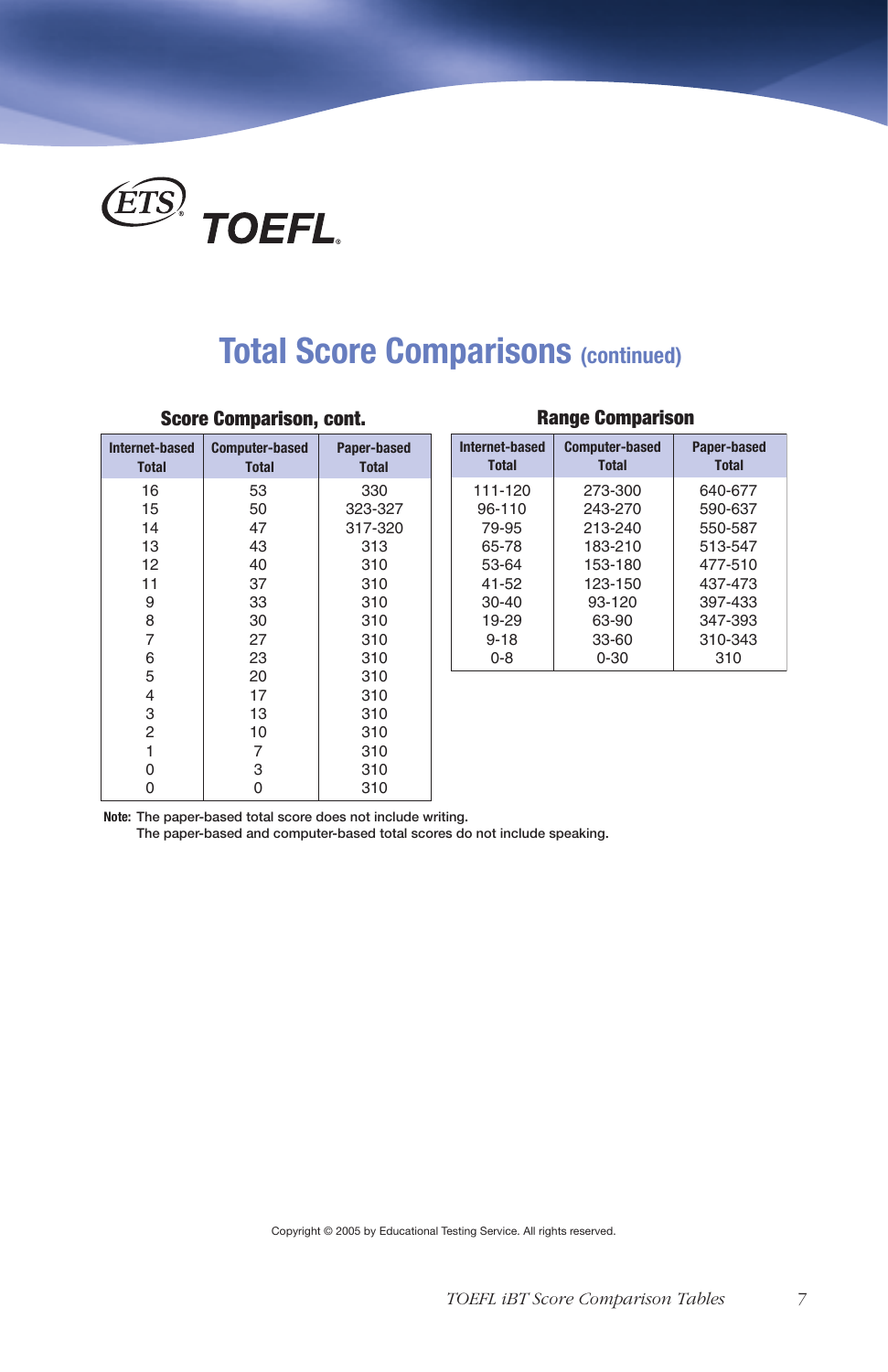

# **Score Comparisons for**  *Reading*

| Internet-based                | <b>Computer-based</b>                                        | Paper-based          |
|-------------------------------|--------------------------------------------------------------|----------------------|
| <b>Reading</b>                | Reading                                                      | Reading              |
| 30                            | 30                                                           | 67                   |
| 29                            | 29                                                           | 66                   |
| 28                            | 28                                                           | 64-65                |
| 28                            | 27                                                           | 63                   |
| 27                            | 26                                                           | 61-62                |
| 26                            | 25                                                           | 59-60                |
| 24                            | 24                                                           | 58                   |
| 23                            | 23                                                           | 57                   |
| 21                            | 22                                                           | 56                   |
| 20                            | 21                                                           | 54-55                |
| 19                            | 20                                                           | 53                   |
| 17                            | 19                                                           | 52                   |
| 16                            | 18                                                           | 51                   |
| 15                            | 17                                                           | 50                   |
| 14                            | 16                                                           | 48-49                |
| 13                            | 15                                                           | 47                   |
| 12                            | 14                                                           | 46                   |
| 11                            | 13                                                           | 44-45                |
| 10                            | 12                                                           | 43                   |
| 9                             | 11                                                           | $41 - 42$            |
| 8                             | 10                                                           | 40                   |
| $\overline{7}$                | 9                                                            | 38-39                |
| 6                             | 8                                                            | 36-37                |
| 5                             | $\overline{7}$                                               | 34-35                |
| $\overline{4}$                | 6                                                            | 32-33                |
| 3                             | 5                                                            | 31                   |
| $\mathbf{1}$                  | 4                                                            | 31                   |
| 0<br>0<br>0<br>$\overline{0}$ | $\begin{array}{c} 3 \\ 2 \\ 1 \end{array}$<br>$\overline{O}$ | 31<br>31<br>31<br>31 |

| , |                                         |                               |                                  |                                         |                                 |  |
|---|-----------------------------------------|-------------------------------|----------------------------------|-----------------------------------------|---------------------------------|--|
| d | <b>Computer-based</b><br><b>Reading</b> | Paper-based<br><b>Reading</b> | Internet-based<br><b>Reading</b> | <b>Computer-based</b><br><b>Reading</b> | Paper-based<br>Reading          |  |
|   | 30<br>29<br>28                          | 67<br>66<br>64-65             | 28-30<br>$26 - 28$<br>$21 - 24$  | 28-30<br>25-27<br>$22 - 24$             | 64-67<br>59-63<br>56-58         |  |
|   | 27<br>26<br>25                          | 63<br>61-62<br>59-60          | 17-20<br>14-16<br>$11 - 13$      | $19 - 21$<br>$16 - 18$<br>$13 - 15$     | 52-55<br>48-51<br>44-47         |  |
|   | 24<br>23<br>22                          | 58<br>57<br>56                | $8 - 10$<br>$5 - 7$<br>$1 - 4$   | $10-12$<br>$7-9$<br>$4 - 6$             | $40 - 43$<br>34-39<br>$31 - 33$ |  |
|   | 21                                      | 54-55                         |                                  | $0 - 3$                                 | 31                              |  |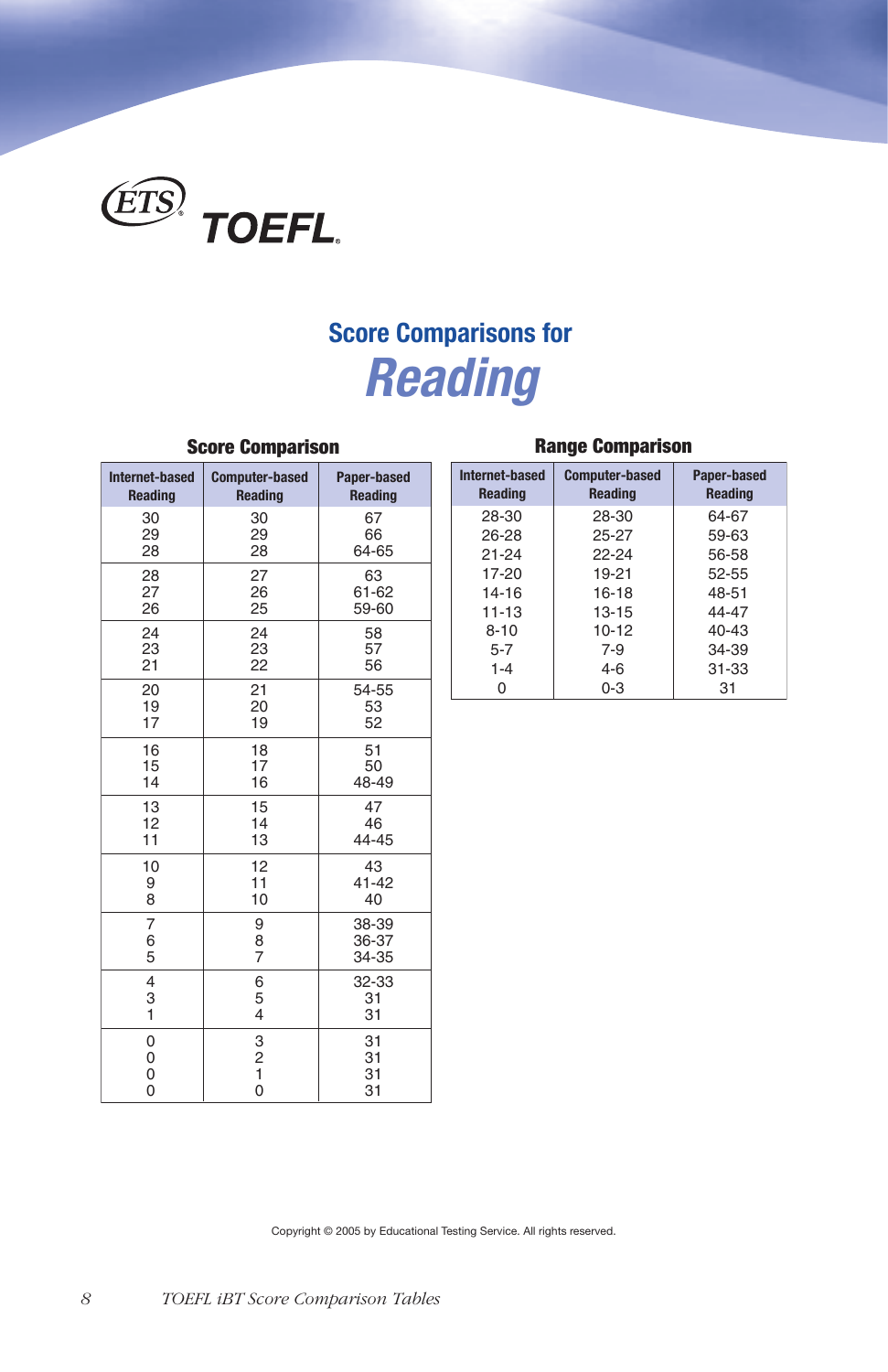

# **Score Comparisons for**  *Listening*

| <b>Internet-based</b> | <b>Computer-based</b>   | Paper-based             |
|-----------------------|-------------------------|-------------------------|
| Listening             | <b>Listening</b>        | Listening               |
| 30                    | 30                      | 67-68                   |
| 30                    | 29                      | 66                      |
| 29                    | 28                      | 65                      |
| 28                    | 27                      | 63-64                   |
| 27                    | 26                      | 62                      |
| 26                    | 25                      | 60-61                   |
| 25                    | 24                      | 59                      |
| 23                    | 23                      | 58                      |
| 22                    | 22                      | 56-57                   |
| 21                    | 21                      | 55                      |
| 19                    | 20                      | 54                      |
| 18                    | 19                      | 53                      |
| 17                    | 18                      | 52                      |
| 16                    | 17                      | 51                      |
| 15                    | 16                      | 50                      |
| 14                    | 15                      | 49                      |
| 13                    | 14                      | 48                      |
| 12                    | 13                      | 47                      |
| 11                    | 12                      | 46                      |
| 10                    | 11                      | 45                      |
| 9                     | 10                      | 44                      |
| $\overline{7}$        | 9                       | 42-43                   |
| 6                     | 8                       | 41                      |
| 5                     | $\overline{7}$          | 40                      |
| 4<br>$\frac{2}{1}$    | 6<br>5<br>4             | 38-39<br>36-37<br>34-35 |
| 1<br>0<br>0<br>0      | 3<br>$\frac{2}{1}$<br>0 | 32-33<br>31<br>31<br>31 |

## **Score Comparison Range Comparison**

| Internet-based<br>Listening | <b>Computer-based</b><br>Listening | Paper-based<br>Listening |  |  |  |
|-----------------------------|------------------------------------|--------------------------|--|--|--|
| 29-30                       | 28-30                              | 65-68                    |  |  |  |
| 26-28                       | 25-27                              | 60-64                    |  |  |  |
| $22 - 25$                   | $22 - 24$                          | 56-59                    |  |  |  |
| 18-21                       | $19 - 21$                          | 53-55                    |  |  |  |
| 15-17                       | 16-18                              | 50-52                    |  |  |  |
| $12 - 14$                   | $13 - 15$                          | 47-49                    |  |  |  |
| $9 - 11$                    | $10 - 12$                          | 44-46                    |  |  |  |
| $5 - 7$                     | $7-9$                              | $40 - 43$                |  |  |  |
| $1 - 4$                     | 4-6                                | 34-39                    |  |  |  |
| $0 - 1$                     | $0 - 3$                            | $31 - 33$                |  |  |  |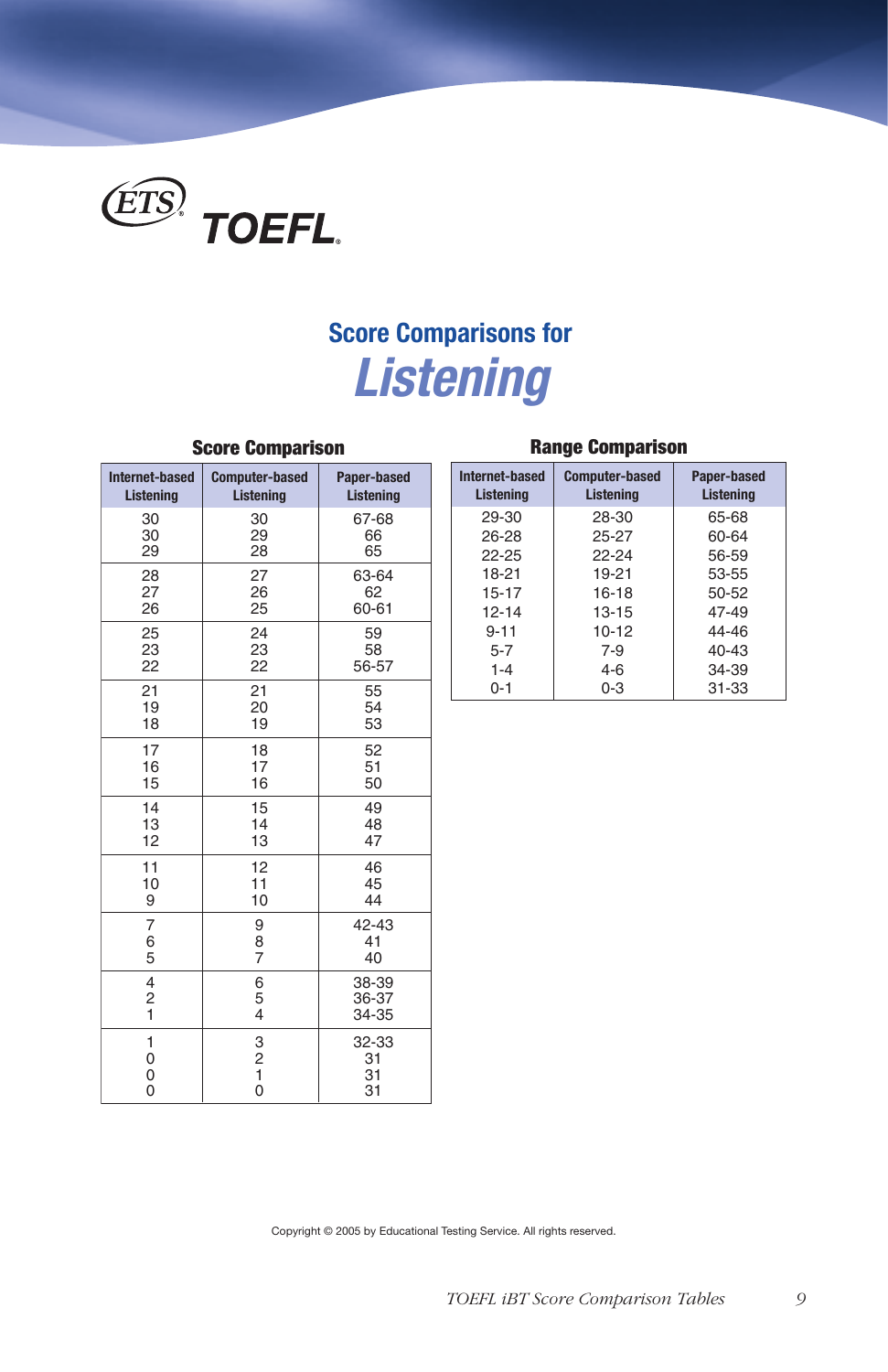

## **Score Comparisons for**  *Writing*

| Internet-based              | <b>Computer-based</b>    | Paper-based               |
|-----------------------------|--------------------------|---------------------------|
| <b>Writing</b>              | <b>Structure/Writing</b> | <b>Written Expression</b> |
| 30                          | 30                       | 68                        |
| 29                          | 29                       | 67                        |
| 28                          | 28                       | 65-66                     |
| 26                          | 27                       | 63-64                     |
| 24                          | 26                       | 61-62                     |
| 22                          | 25                       | 59-60                     |
| 20                          | 24                       | 58                        |
| 19                          | 23                       | 56-57                     |
| 17                          | 22                       | 55                        |
| 16                          | 21                       | 54                        |
| 14                          | 20                       | 52-53                     |
| 13                          | 19                       | 51                        |
| 13                          | 18                       | 50                        |
| 12                          | 17                       | 48-49                     |
| 11                          | 16                       | 47                        |
| 11                          | 15                       | 46                        |
| 10                          | 14                       | 44-45                     |
| 10                          | 13                       | 43                        |
| 9                           | 12                       | 42                        |
| 9                           | 11                       | $40 - 41$                 |
| 8                           | 10                       | 39                        |
| 8                           | 9                        | 37-38                     |
| 7                           | 8                        | 35-36                     |
| $\overline{7}$              | 7                        | 33-34                     |
| 6<br>5<br>3                 | 6<br>5<br>4              | 31-32<br>31<br>31         |
| $\mathbf{1}$<br>0<br>0<br>0 | 3<br>$\frac{2}{1}$<br>0  | 31<br>31<br>31<br>31      |

## **Range Comparison**

| d | <b>Computer-based</b> | Paper-based<br>Structure/Writing   Written Expression | Internet-based<br><b>Writing</b>    | <b>Computer-based</b><br><b>Structure/Writing</b> | Paper-based<br><b>Written Expression</b> |  |
|---|-----------------------|-------------------------------------------------------|-------------------------------------|---------------------------------------------------|------------------------------------------|--|
|   | 30<br>29<br>28        | 68<br>67<br>65-66                                     | 28-30<br>$22 - 26$<br>17-20         | 28-30<br>$25 - 27$<br>$22 - 24$                   | 65-68<br>59-64<br>55-58                  |  |
|   | 27<br>26<br>25        | 63-64<br>61-62<br>59-60                               | $13 - 16$<br>$11 - 13$<br>$10 - 11$ | 19-21<br>$16 - 18$<br>$13 - 15$                   | 51-54<br>47-50<br>43-46                  |  |
|   | 24<br>23<br>22        | 58<br>56-57<br>55                                     | $8-9$<br>$7 - 8$<br>$3-6$           | $10 - 12$<br>$7-9$<br>$4-6$                       | 39-42<br>33-38<br>$31 - 32$              |  |
|   | 21                    | 54                                                    | $0 - 1$                             | $0 - 3$                                           | 31                                       |  |

**Note: The new Internet-based TOEFL Writing section is composed of two writing tasks: one independent essay and one integrated writing task. The computer-based Structure and Writing section includes multiple-choice questions and an essay. The paper-based Structure and Written Expression section consists of multiple-choice questions only, and the required essay score is reported separately from the total score. Therefore, the scores for these three sections are derived differently.**